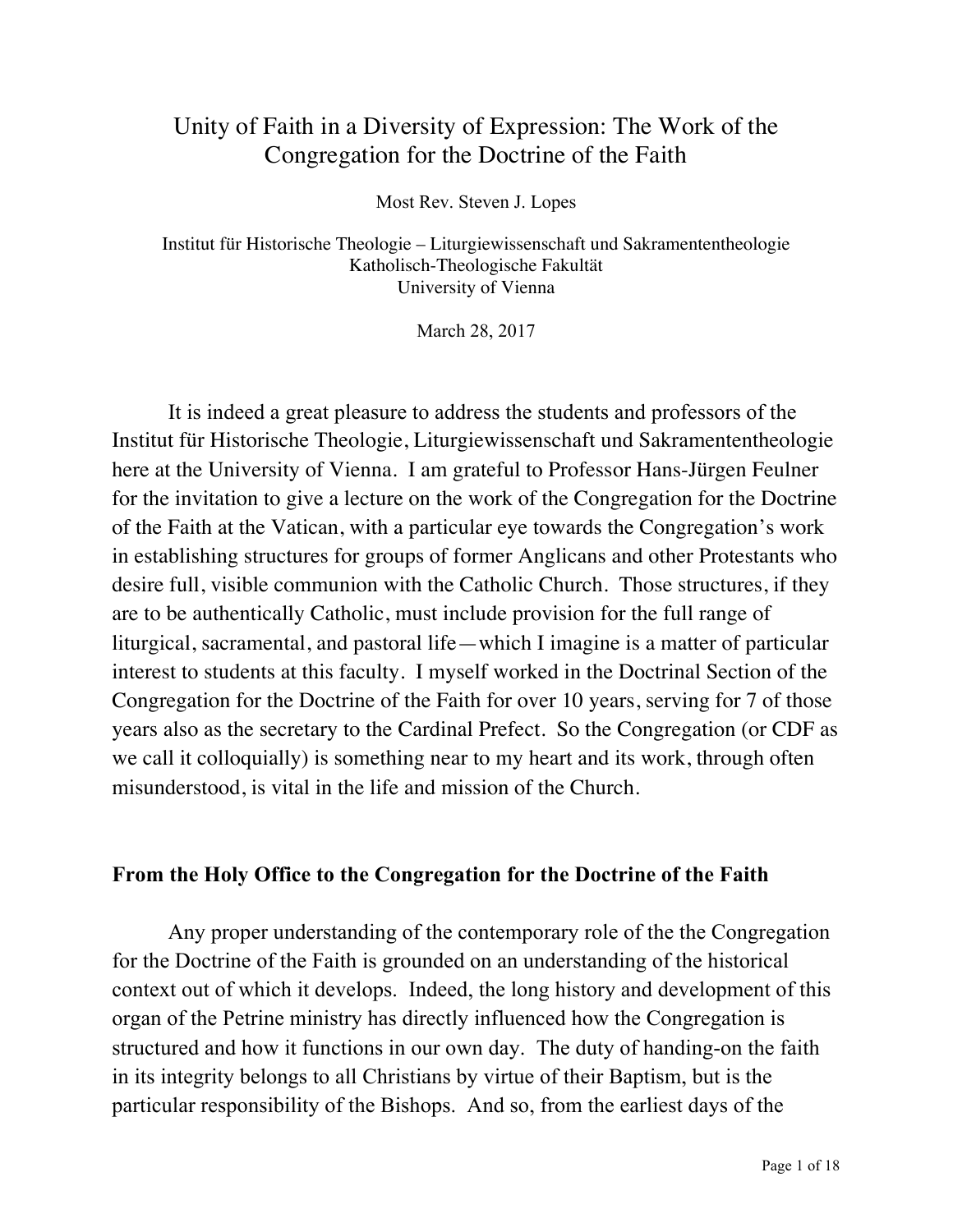Church, Bishops both individually and in synods and councils met both to articulate and refine matters of faith as well as to refute errors and defend orthodox Christian belief. By the Middle Ages, religious Orders, notably the Dominicans and Franciscans, took this aspect of evangelization as a particular hallmark of their charism. Also in the Middle Ages, the refutation of heresy came to be exercised directly by the Holy See with the establishment of a network of tribunals, canonists, and theologians in an organization which became known as the Inquisition.

It is important to note at the outset that there is no monolithic "thing" such as "the" Inquisition. There were many Inquisitions. Often these were organs of the civil authority, which follows a precedent traceable back to the Roman Empire and earlier whereby the unity of civil order was maintained and fostered by a unity of religious practice. Heresy, in this understanding, is a disruption of the civil order and therefore a crime. The infamous example of this is the Spanish Inquisition, which was established in 1478 at the direct insistence of King Ferdinand and Queen Isabella and inaugurated a pattern whereby the Spanish monarchs would propose to the pope a candidate to be Inquisitor General of Spain and the pope would, in turn, confer upon him jurisdiction in matters of faith and morals as well as the faculty to sub-delegate this authority to other regional inquisitors. But all of the city-States and Kingdoms of the Italian peninsula would have had their own Inquisitions (Genoa, Milan, Naples, Florence, Venice) and these largely operated with a great deal of autonomy with regard to the Holy See.

It is not really until 1542 that this institutional approach to safeguarding the faith comes to Rome when Pope Paul III institutes a commission of six Cardinals, with attendant theologians and consultors, to assist him in examining and responding to the theological propositions of the growing Protestant Reformation. This Commission grew in size and in offices over the years and was given the name Congregation of the Holy Roman and Universal Inquisition or Congregation of the Holy Office. The name is key, because it explicitly claims that the Holy See itself has universal jurisdiction in matters of faith and the refutation of heresy. This indicates a deliberate attempt on the part of the Pope and his Curia to place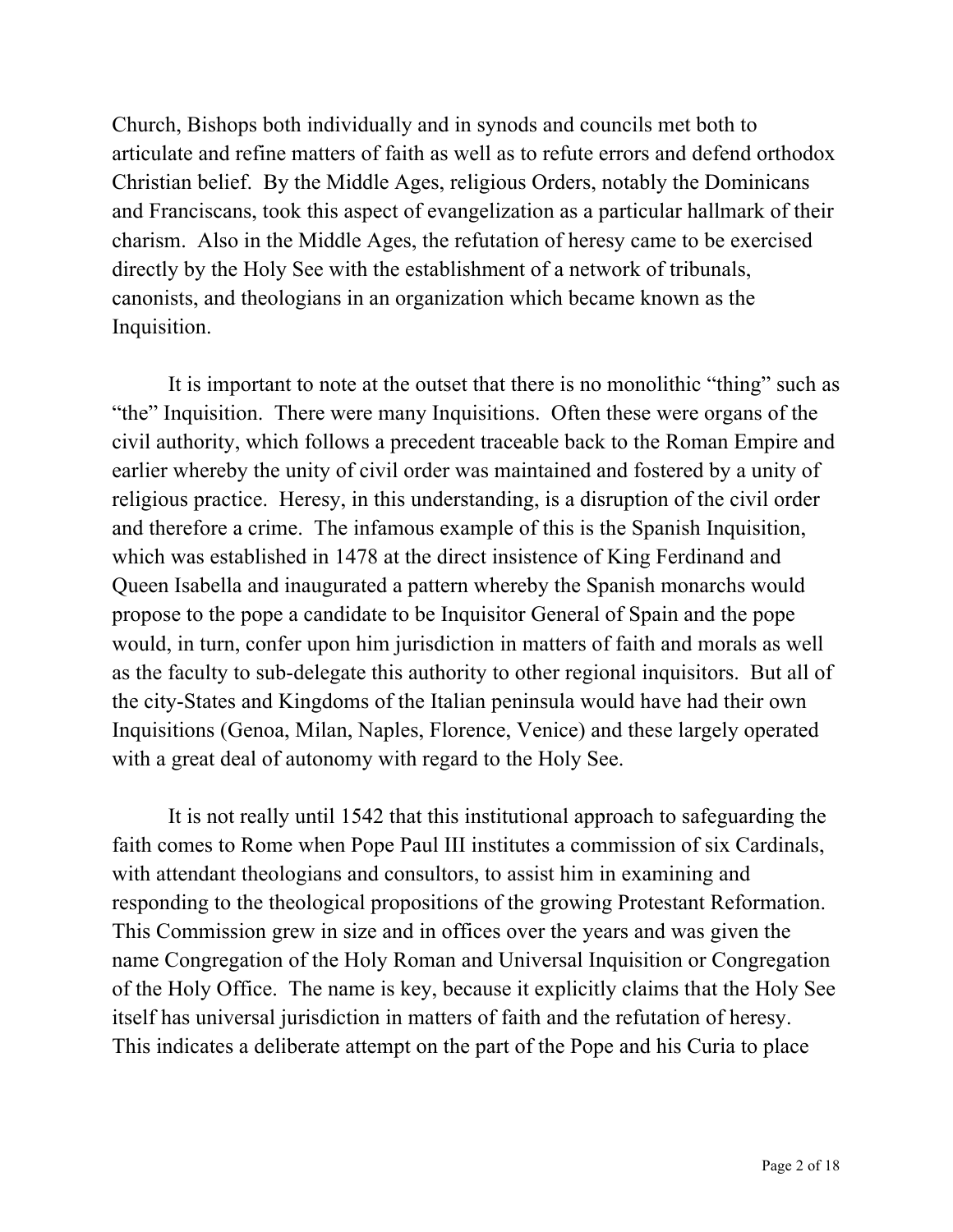limits on the power of civil authorities for the charging and prosecution of heretics. $<sup>1</sup>$ </sup>

Allow me a side comment here, slightly off topic. Most of what people think they know today about the Inquisition is wildly inaccurate with little basis in history. Serious study should be given to the tension that existed between the Roman Inquisition, which was primarily theological in focus, and other local Inquisitions which used the guise of Church and religion to promote other, often less sublime interests with more draconian means. At the heart of the structure and even the idea of "Inquisition" is the question: What is the faith of the Church and how is that faith to be best expressed for the glory of God and salvation of souls? That, I would argue, is a question as relevant today as it was in the very beginnings of the Church's life. End of side comment!

The Holy Office claims as its founder Pope Saint Pius V who, as the Dominican Cardinal Michele Ghislieri, had previously served as Roman Inquisitor under Pope Paul IV. After his election in 1566, Pius V moved the Holy Office into a new building he ordered renovated for that purpose just next to the Vatican basilica. He added the archive which preserved all of the procedural acts of the Holy Office and, since this archive predates the Vatican Archives, the Congregation is the only Dicastery of the Roman Curia which to this day maintains its own independent archive. In 1571, he began merging the Congregation of the Index into the Holy Office and so gave it the task of reviewing theological books, correcting them when needed, or prohibiting their circulation when they were deemed harmful to the faith. Some 50 years later, in the great reorganization of the Roman Curia by Pope Sixtus V, the Holy Office was given a privileged position organizing the work of the whole Curia and placed under the direct supervision of the Pope because of the important matters for which it was responsible. Generally speaking, by 1588, any matters concerning the faith and *mores*—often translated as "morals" but better understood as the manner in which the faith was practiced came under the direct jurisdiction of the Congregation of the Holy Office. Its power extended not only to Rome and the Papal States, but, at least in theory, to

<sup>&</sup>lt;sup>1</sup> The Constitution *Licet a diversis* of Pope Julius III (15 February 1551) explicitly asserted the primacy of the Roman Inquisition in matters of faith over the claims of civil authorities, in this specific instance, the Republic of Venice.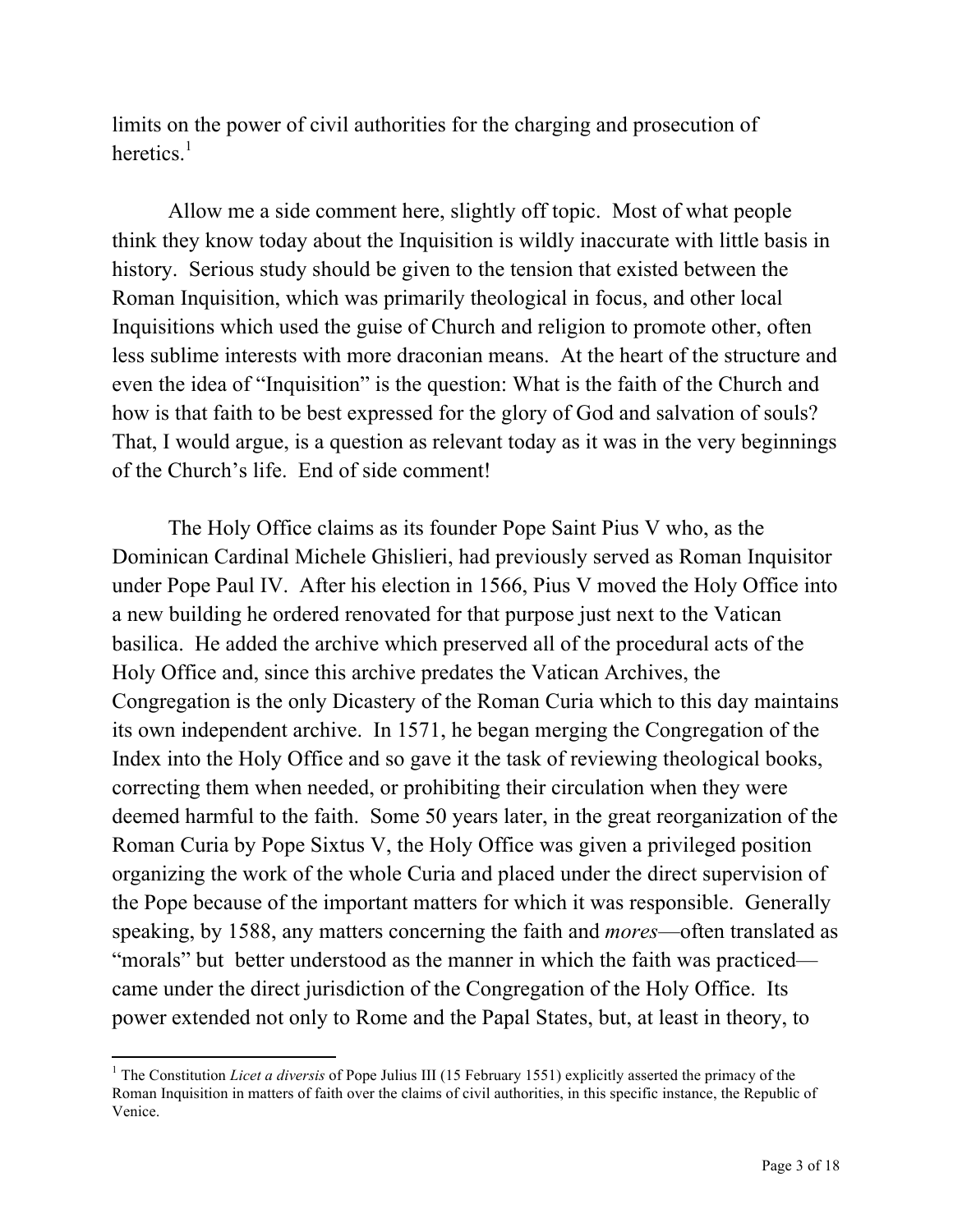every Catholic in every place. It had absolute jurisdiction in matters of heresy, schism, and apostasy.

This last reference is, of course, very important for our particular interest today in the question of corporate reunion of Anglicans and other groups with the Catholic Church. Responsibility for schism and apostasy has been the exclusive responsibility of the Congregation from the beginning and, to be clear, corporate reunion is the healing of of schism. There are other instances today at the Holy See for ecumenical dialogue and interreligious dialogue. In these dialogues, the full, visible unity of Christians in Eucharistic communion may be the ultimate goal, but it is a remote goal and a great deal of prior conversation and theological exchange is yet needed. But once that dialogue reaches the point of action, of asking explicitly for full communion, competence passes to the Congregation for the Doctrine of the Faith, which exercises responsibility in not only declaring schism, but in overcoming it. In the case of Anglican communities, they were clear in saying that the various dialogues over the years had led them to the point of accepting the Catholic faith to the extent that doctrinal difficulties were not posed by those communities seeking full communion. Indeed, many cited the publication of the *Catechism of the Catholic Church* as a decisive moment, as this compendium of the Church's faith not only articulated "the faith once delivered to the Saints" but also provided a measure against which one could gauge the Catholicity of their own Ecclesial Community. For Catholic-minded Anglicans, this was essential.

But let us return to the development of the Holy Office. Successive Popes<sup>2</sup> expanded the competence of the Congregation to include abuses against the Sacraments. Because the Sacraments are the privileged manner in which Christians celebrate and express their faith, a grave abuse of a Sacrament is ultimately destructive of the Christian faith itself and therefore reserved to the Holy See for resolution. These *delicta graviora* have been most recently enumerated in the Motu Proprio *Sacramentorum sanctitatis tutela* which was

 <sup>2</sup> In 1662, Pope Gregory XV expanded the competency to include the crime of solicitation *ad turpia*, which was confirmed by Pope Benedict XIV in his Constitution *Sollicita ac provida* on July 9, 1753. Pius VI (1775-1799) affirmed that the Holy Office had jurisdiction in all doctrinal and disciplinary matters pertaining to Holy Orders, and Gregory XVI (1831-1846) gave the Holy Office a role in the process of canonizing Saints by determining what constitutes martyrdom or or the title Doctor of the Church.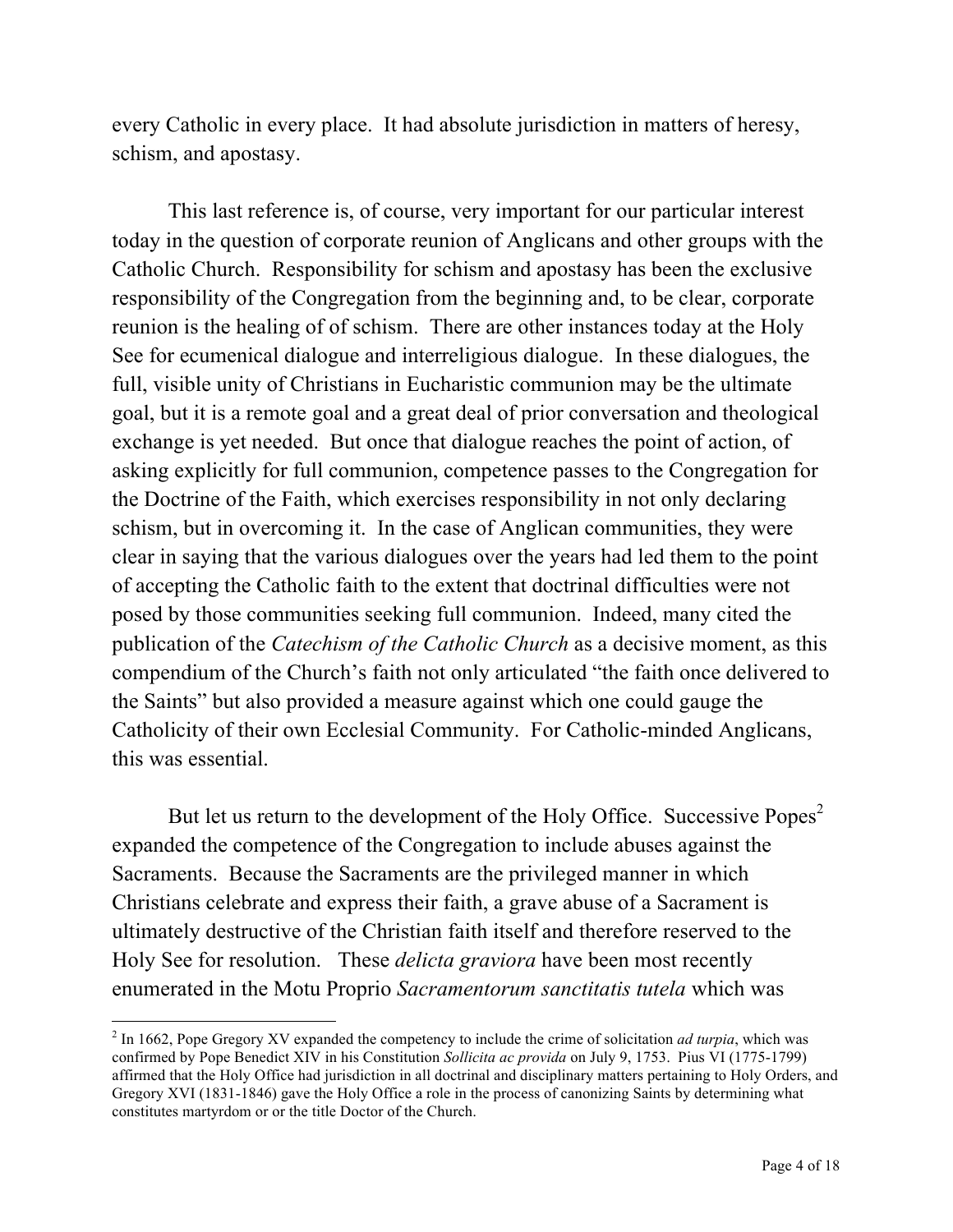promulgated by Pope Saint John Paul II and revised by Pope Benedict XVI in 2010.

 At this point, we can jump to the reform of the Roman Curia in the years following the Second Vatican Council. There were several minor reorganizations and reforms in the years prior to the Council, but the essential mission and structure of the Holy Office remained rather constant. Pope Paul VI issued a Motu proprio entitled *Integrae servandae* on December 7, 1965. Among its reforms was the recognition of a right to defense on the part of any "accused" author whose work was under study by the Congregation. A new name, Congregation for the Doctrine of the Faith, was also adopted in 1965 and was thought to be more descriptive of the actual work of the Congregation. Rather than prosecuting heresies in the first instance, the role of the Congregation was defined as "promoting and safeguarding" the faith. This more positive statement of purpose emphasizes the evangelical nature of the work: in order to propose Gospel faith to new generations of Christians, the Church has a necessary concern that the doctrine of the faith be preserved and handed-on whole and without omission, modification, or error. This positive, propositional model was confirmed and amplified by Pope Saint John Paul II in his Apostolic Constitution *Pastor bonus* of June 28, 1988, which states that the principal task of the Congregation is the promotion of right doctrine. The task of addressing error is to be understood within that wider context.

To conclude this general presentation of the Congregation of the Doctrine of the Faith, I would like to cite several passages from the Constitution *Pastor bonus*. This gives a sense of the language or terms that the Church herself uses to describe the identity and mission of this important institution:

## *Article 48*

*The proper duty of the Congregation for the Doctrine of the Faith is to promote and safeguard the doctrine on faith and morals in the whole Catholic world; so it has competence in things that touch this matter in any way.* 

#### *Article 50*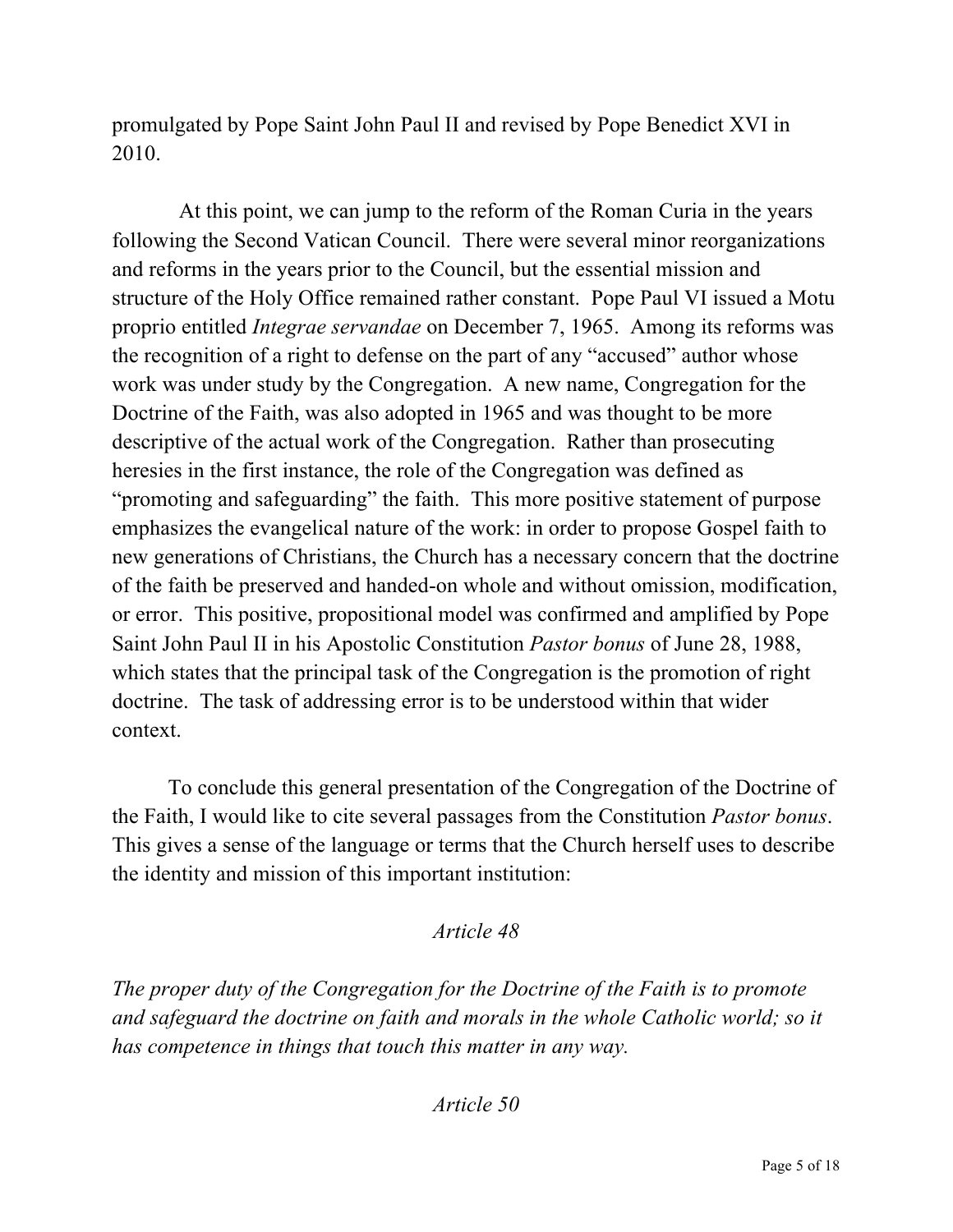*It helps the Bishops, individually or in groups, in carrying out their office as authentic teachers and doctors of the faith, an office that carries with it the duty of promoting and guarding the integrity of that faith.*

### *Article 52*

*The Congregation examines offences against the faith and more serious ones both in behavior or in the celebration of the Sacraments which have been reported to it and, if need be, proceeds to the declaration or imposition of canonical sanctions in accordance with the norms of common or proper law.* 

This brief sketch of the development of the Congregation for the Doctrine of the Faith is the background for understanding the particular work of the Congregation with groups of Anglicans seeking full communion with the Catholic Church, work which entailed both structuring their ecclesial life and the regularizing manner of their worship.

#### The Question of Corporate Reunion with the Catholic Church

There are several ways one can approach the question of the corporate reunion of Christians as a particular concern of the Congregation for the Doctrine of the Faith. I will approach it from the standpoint of my own experience. When I began work as an Official of the Congregation in 2005, the first case I was given involved the Pastoral Provision. It was the case of an Anglican minister who had renounced his office in the Episcopal Church and was seeking a dispensation from the obligations of clerical celibacy so as to be ordained a Catholic priest. That I was given this case was in itself unusual since, strictly speaking, it is a canonical question and so the practice at the CDF was that it was handled by the Discipline Section--and I was working on the other side of the house in the Doctrine Section. But the canonists of the Discipline Section were overwhelmed with the cases of sexual abuse of minors by clergy, so the superiors decided to give this and all other Pastoral Provision cases to me. My qualification for this was simply that I spoke English!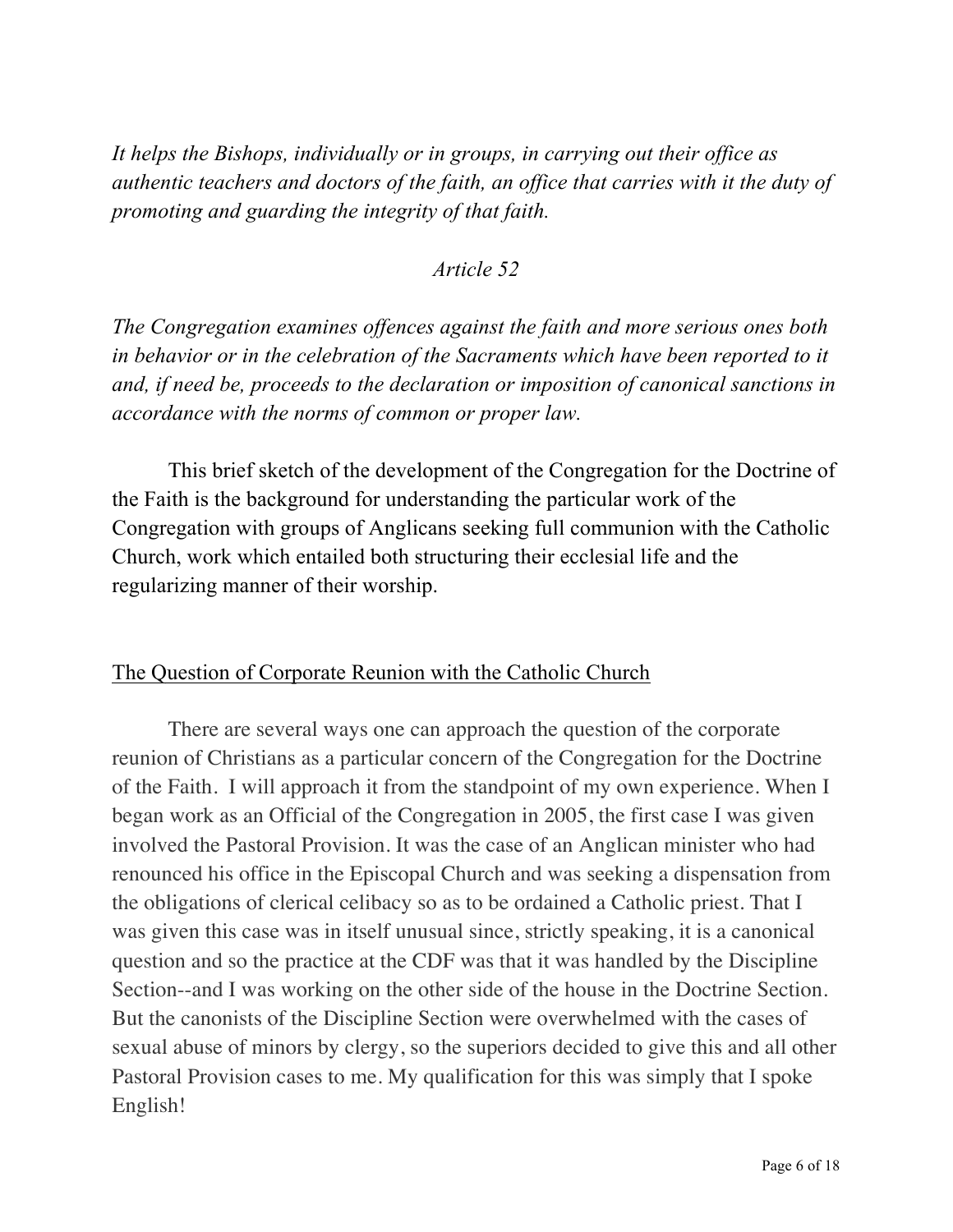The cases of individual former Anglican clergy seeking ordination as Catholic priests are rather formulaic. The former cleric and his sponsoring Catholic bishop prepare a dossier for review by the Congregation in order to ensure that no canonical impediments to ordination are present. Having made that determination, the Congregation issues a *nihil obstat* for the man to be accepted as a candidate for Sacred Orders and begin his period of formation for Catholic priesthood. The governing legislation of the Pastoral Provision established this period as two years for former Anglicans given the similarities between Anglican and Catholic formation. Other former Protestant ministers must observe a minimum three-year period of formation. Once the candidate successfully completes an assessment examination, the case is once again submitted to the Congregation which, after a careful review of all the documentation, presents the case directly to the Pope for a dispensation from the obligations of clerical celibacy. This dispensation is communicated back to the bishop and ordinations to the diaconate and priesthood may proceed.

Back to my first case in 2005. When the documentation came to the Congregation for the second review, I found a letter from the candidate stating that he had prepared a sizable group of his parishioners who joined him in entering full communion with the Catholic Church. He and the sponsoring bishop were requesting permission to establish a personal parish of the Pastoral Provision so that this community could maintain some of their liturgical, pastoral, and spiritual traditions. I knew that several of these personal parishes were established in the early to mid 1980s when the Pastoral Provision for former Anglicans was first enacted by Pope Saint John Paul II. The difficulty I ran into was that, in 2005, outside of the Prefect himself, Cardinal William Levada, there was no one working at the CDF who had been around in the early days of the Pastoral Provision. What had been lost was an essential understanding is that the Provision could be applied to groups of laity. From the perspective of the CDF, the Pastoral Provision had come to be seen as a *process* whereby married former Anglican ministers could be prepared for ordination. The focus was entirely on the *ministers* and not on *congregations*. Between 1983 and 2005, approximately 90 such married former Anglican ministers were ordained Catholic priests in the United States. That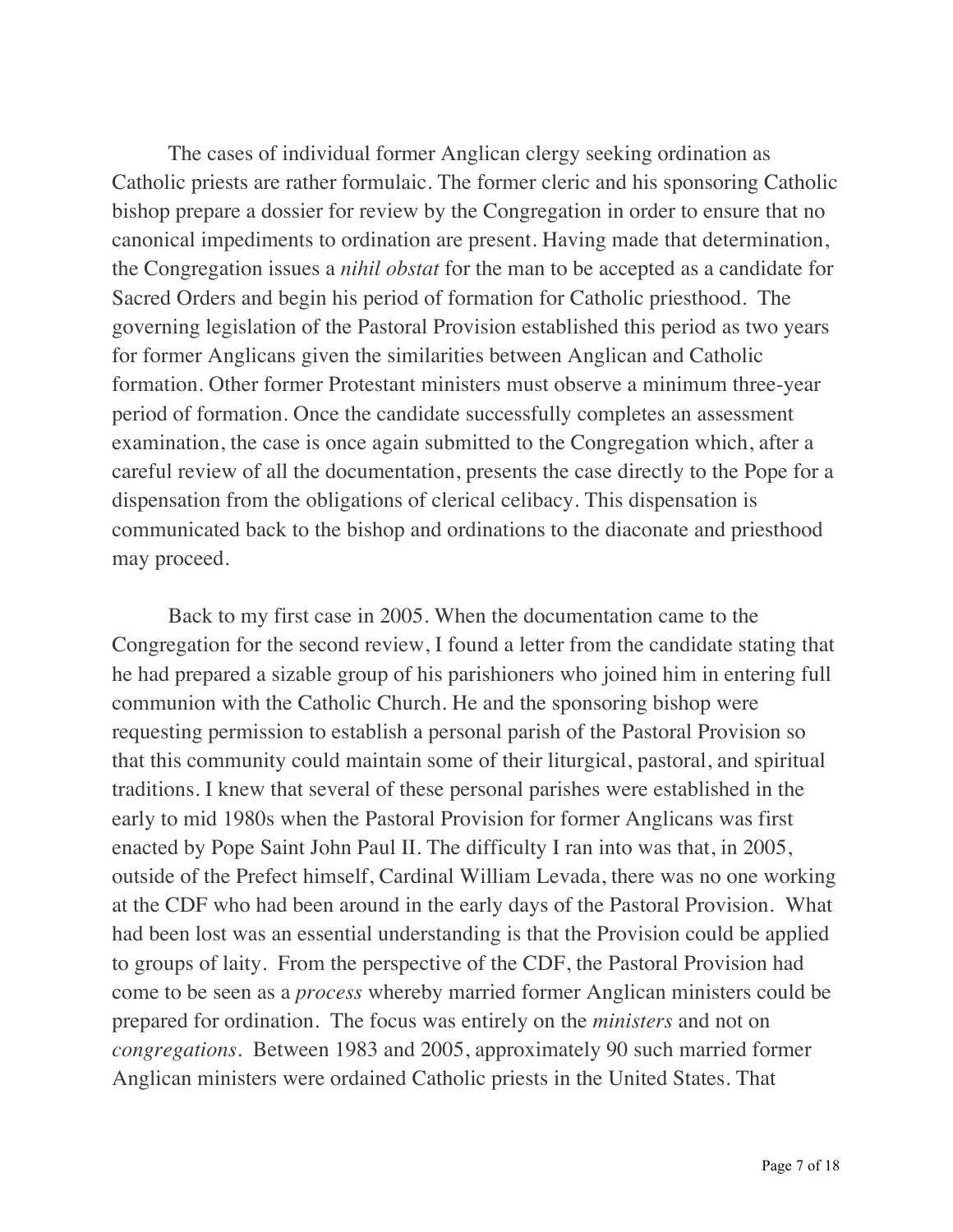number is much higher in England, but the process there was entirely different.

We wrote some generic decree authorizing the establishment of a personal parish, and I am happy to say that this parish is now a thriving parish of the Ordinariate of the Chair of Saint Peter. But the insight from this narrative is that institutional memory, even within the Dicasteries of the Holy See, largely depends on the people working there at the time. CDF always had the ability to reconcile groups of Anglicans, and with the advent of the Pastoral Provision in 1983, there was a flurry of activity erecting personal parishes for former Anglicans in the United States. But this was followed by a long period of inactivity in this regard (roughly 1993 to 2005) because of a change of personnel who no longer knew this to be a focus of the Congregation's mission. What I am saying is that our establishment of a new Pastoral Provision parish in 2005-6 could easily have been a singular, one-off event, but Divine Providence would intervene and direct otherwise.

In 2007, the Congregation received a new cluster of letters from groups of Anglican clergy posing a different kind of question. Yes, they were writing to say that their own individual journeys of faith had led them to the point of seeking full communion with the Catholic Church. But they were also writing as pastors responsible for the care of souls. They were concerned for the faithful who were willing to follow them into the fullness of Catholic communion. What of them? Was the idea just to assimilate them into normal Catholic life? Would their faith and devotion, nurtured and developed in an Anglican context, survive that process of assimilation so that these faithful truly became Catholic? Could there not be some "space" opened up in the Catholic Church where the faith practices and devotional life of these faithful could continue to thrive? One such letter the Holy See could ignore. As it happened, within a span of 4 months, the Congregation received very similar letters from groups of Anglican clergy in England, from Texas in the United States, from Australia, and from the so-called continuing Anglican groups, notably the Traditional Anglican Communion. Some response on the part of the Catholic Church was required.

The first step was to determine which entity at the Holy See was responsible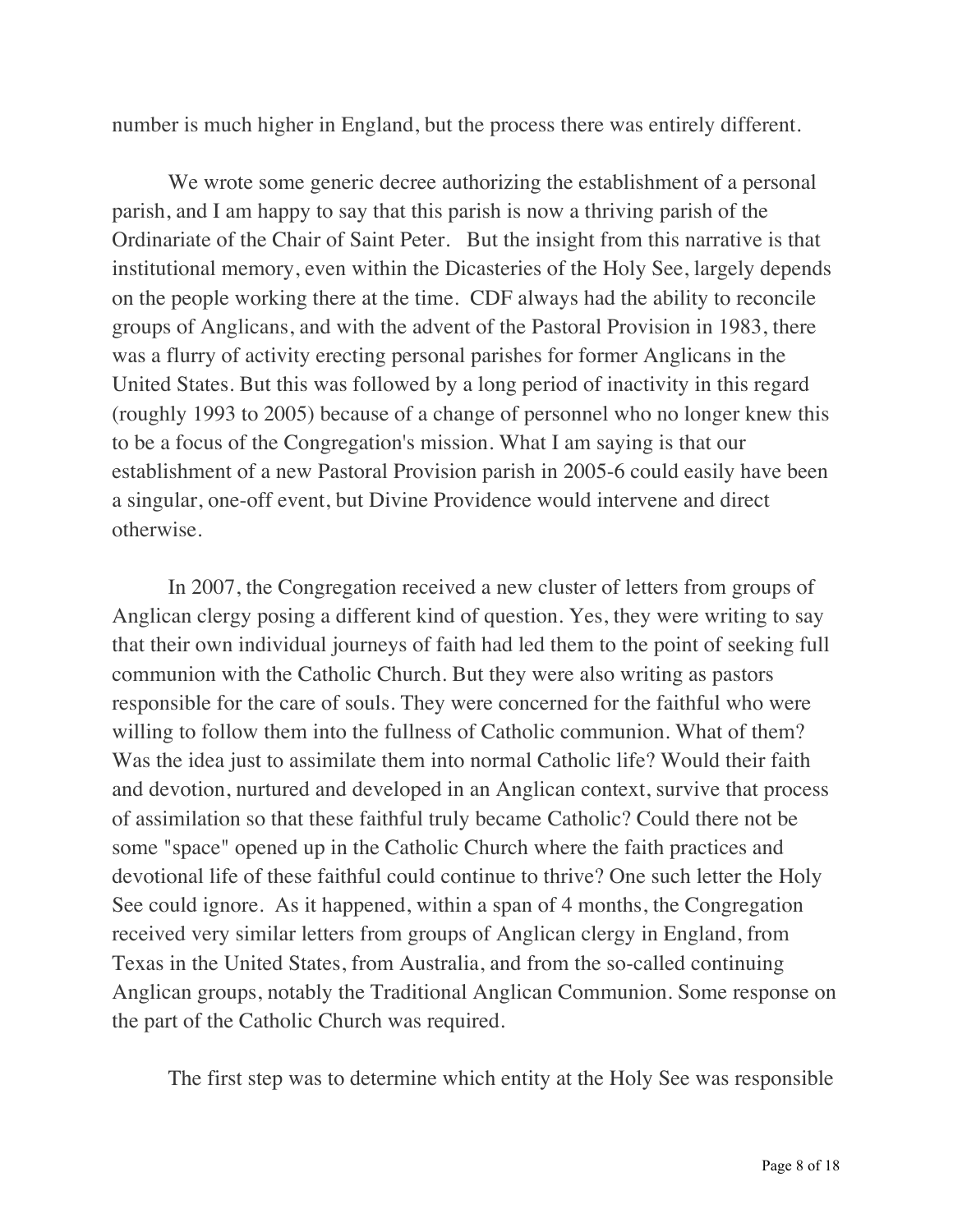for this discussion. At the point, the conversation could have been turned over to the Pontifical Council for Christian Unity, for example, except that these groups of Anglican clergy were not asking for dialogue. They were professing their readiness to end the period of schism and enter into full communion. The groups stressed their readiness to accept the Catholic faith in its fullness. To stress the point, bishops of the Traditional Anglican Communion sent Rome a copy of the Catechism of the Catholic Church, which they had all signed as a mark of their acceptance of the Catechism as an authoritative articulation of the faith once delivered to the Saints. This, therefore, was clearly a matter that fell into the competency of the Congregation for the Doctrine of the Faith.

A second step focused on the articulation of the theological principles involved in the corporate reunion of Christians with the Catholic Church. These were developed in dialogue with the various Anglican groups who had written the Holy See, culminating in the formation of a working group comprised of several Anglican bishops, Catholic Bishops, and the staff of the Congregation. It would not be appropriate for me to comment on the discussions among the members of the working group, but I can articulate some of the agreed-upon theological principles that would guide the corporate reunion project going forward:

- 1. The members acknowledged substantial unity on matters of faith and morals. This fundamental unity, acknowledging that Catholic faith continued to exist and develop within Anglicanism, and further clarified by the early dialogues of the Anglican-Roman Catholic International Commission (ARCIC), was not only the context out of which the proposal of corporate reunion arose, but it in turn "permitted" the Catholic Church to give serious consideration of the proposal.
- 2. Substantial unity in faith and morals is only possible when the faith is taught authentically and authoritatively by the Church's Magisterium. The absence of this teaching office is acknowledged as an ecclesial deficit within Anglicanism. The *Catechism of the Catholic Church* is accepted as the authentic expression of the Church's faith and therefore it is expected that communities seeking corporate reunion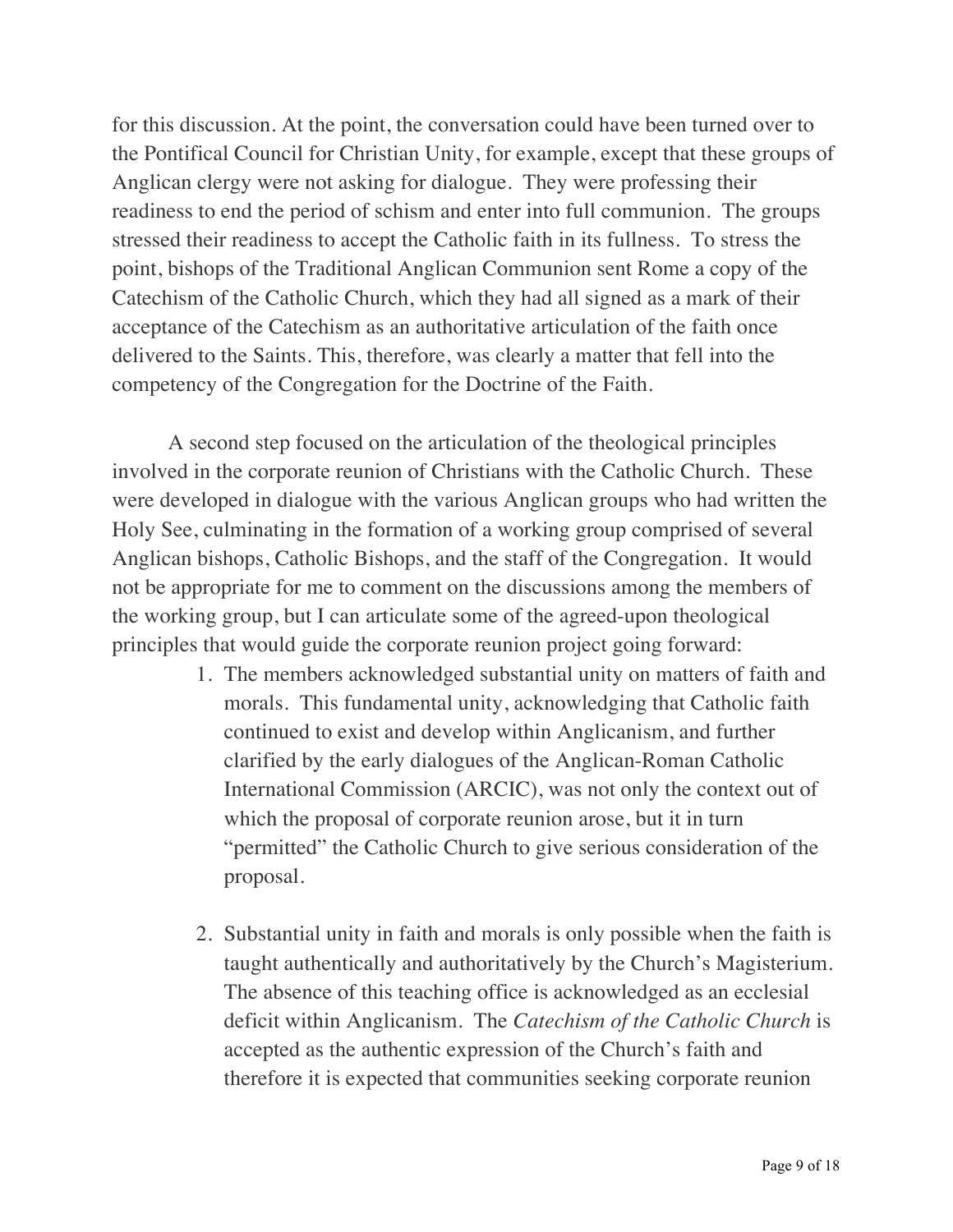with the Catholic Church accept the Catechism as the measure of their own doctrine.<sup>3</sup>

- 3. The Working Group would not challenge nor engage the judgment on the nullity of Anglican orders expressed by Pope Leo XII in the Bull *Apostolicae curae* (1896). While the ordination of a former Anglican cleric would be absolute in the sacramental sense, it is to be understood as affirming the pastoral ministry fruitfully exercised by the cleric outside of Catholic communion, and supplying what is necessary for the efficacy of that ministry.
- 4. Catholic sacramental practice arises out of and is therefore inseparable from doctrine. This is particularly notable in the case of those persons who divorced and remarried as Anglicans and now seek full communion with the Catholic Church. A judgment on the validity of the prior marital bond (or lack thereof) is necessary before that person can be admitted to Holy Communion.<sup>4</sup>
- 5. There is an essential pastoral relationship or bond which exists between the Pastor (Parish Priest) and the faithful of his parish. To the fullest extent possible, this bond should not be severed or impeded as the parish community enters into full Catholic Communion.

The articulation of theological principles naturally leads into the discussion of practical issues, the "how" and "what" of corporate reunion. Obviously, the acceptance of the *Catechism of the Catholic Church* as the "sure norm" of faith upon which communion rests provided a text and measure for undertaking the catechetical preparations of the lay faithful in the petitioning communities. Of the

 <sup>3</sup> The Apostolic Constitution *Fidei Depositum* of Pope John Paul II notes the ecumenical value of the *Catechism*, calling it a "sure norm for teaching the faith and thus a valid and legitimate instrument for ecclesial communion." Cf. no. 3.

<sup>&</sup>lt;sup>4</sup> The Working Group acknowledged that such persons could and should be brought into full communion. There are, after all, many Catholics who themselves abstain from the reception of Holy Communion for various reasons. In his Post-Synodal Exhortation *Amoris laetitiae*, Poe Francis takes great pains to remind the pastors and faithful that such persons are valued members of the Church who must be supported in their living-out of the faith.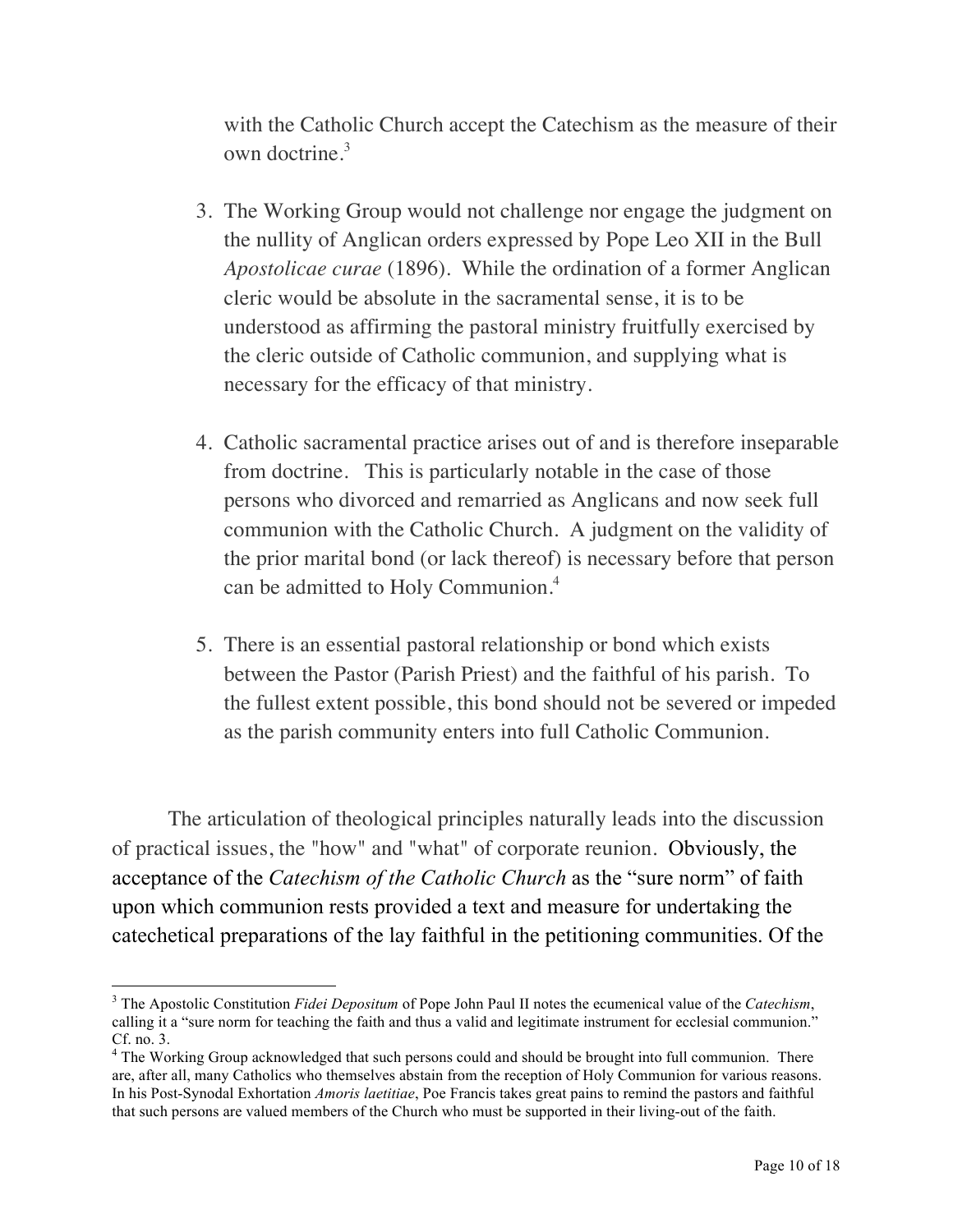theological principles which I have just enumerated, the fifth regarding the essential pastoral relationship between pastor and people becomes extremely important in the practical sphere. It is this principle which informs the very concept of corporate reunion since, in Catholic ecclesiology, the fundamental expression of a corporate group (*coetus*) is the parish or diocese. The alternative, which was certainly operative prior to the publication of *Anglicanorum coetibus*, tended to ignore the group altogether and require each individual to take catechism classes, be received into the Church individually, and be integrated/absorbed into the existing life of the local Catholic parish.

Respect for the pastoral bond between pastor and faithful also motivated an expedited priestly ordination of the converting pastor. A minimum of two years of priestly formation is required for each former-Anglican clergyman seeking ordination in the Catholic Church. Again, prior to *Anglicanorum coeibus*, these two years of formation came before ordination without exception. But when one is dealing with parochial groups, there is a clear danger in depriving that *coetus* of its pastor, the very person who had led, formed, and prepared the community to seek Catholic communion. Now, when there is a converting group and we are not dealing any longer with an individual clergyman, it is possible to anticipate priestly ordination earlier in that two-year process of formation so that the pastor continues to exercise pastoral leadership and celebrate Mass and sacraments for his people, something that is rather essential in the experience of being received into full communion. The pastor still must complete two years of priestly formation, but a good deal of that formation comes after ordination in this case.

Parallel to these conversations within the Working Group regarding how to apply the theological principles to the concrete petitions at hand, there was another discussion internal to the Congregation for the Doctrine of the Faith. I have already mentioned that the issue of corporate reunion was new to many of us who were serving at the Congregation at that particular time. Innovation is not something that comes easily to an ecclesiastical structure—and nor should it, given the Church's duty to safeguard and faithfully transmit the faith! But from the CDF side, we desired the institutional memory that might shed light on the current requests: how *had* the Congregation responded in the past to petitions from various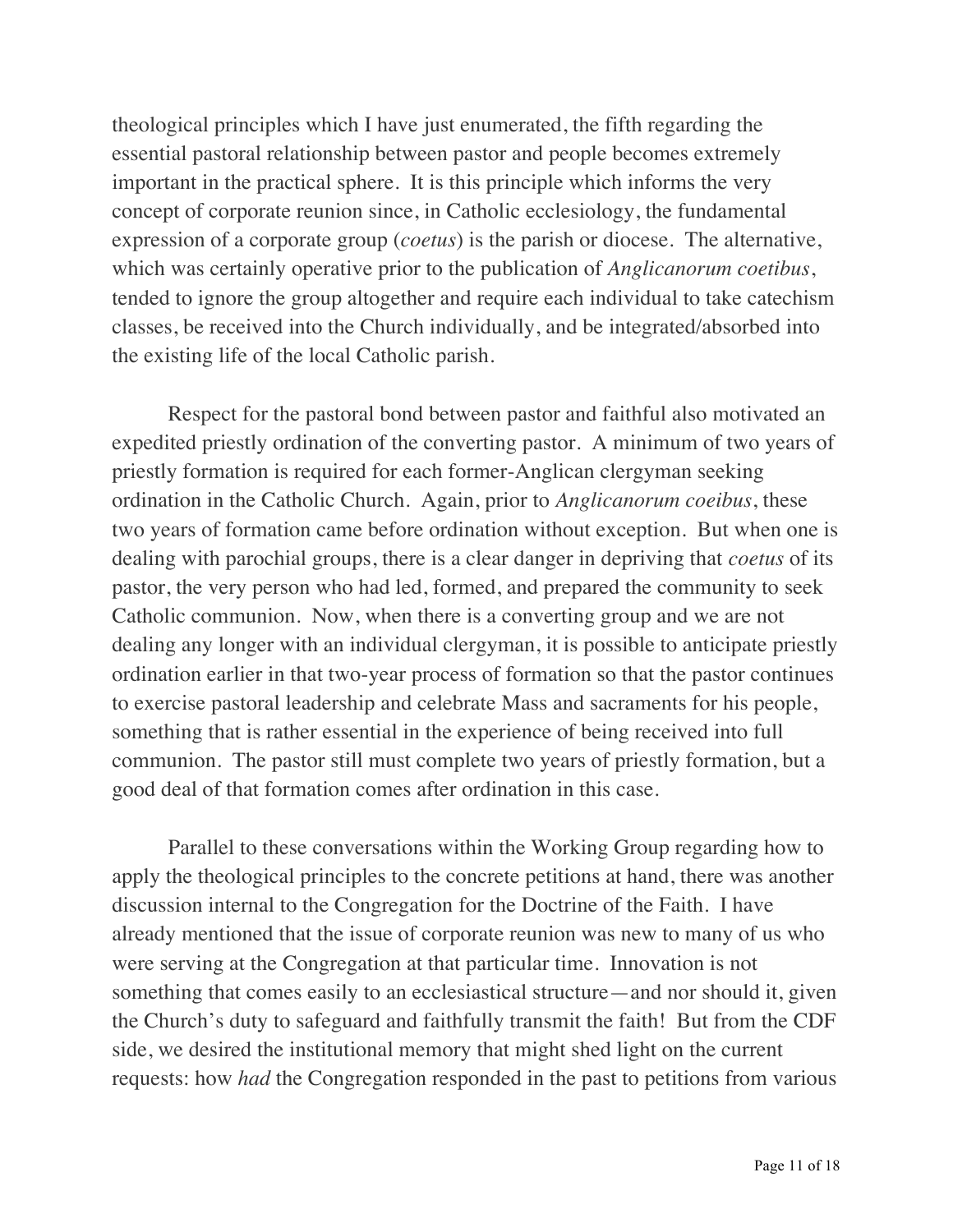groups for corporate reunion with the Catholic Church? *Everything* that happens at CDF is documented, so if there had been similar approaches in the past, there would be record of it, the related discussions, and any response given. Archbishop Augustine DiNoia, then-Father DiNoia the Undersecretary of the Congregation, personally undertook an extensive review of the files. What he found was truly remarkable and, ultimately, very helpful.

From 1960 to 2005, there were no fewer than 7 serious attempts to effect a corporate reunion of an Anglican Ecclesial Community with the Catholic Church. All efforts ultimately failed, though it was extremely instructive to study the documentation and understand *why* these attempts failed. Ultimately, this understanding would shape the new approach represented by the Apostolic Constitution *Anglicanorum coetibus*. Here, please understand that I can only speak in generalities as the documentation in question remains in the CDF's closed archives and therefore is under the pontifical secret. But let us say, for example, that *if* the Holy See worked with a group of Anglicans to elaborate a proposal, and *if* that proposal was then entrusted to an Episcopal Conference for implementation, and *if* that Episcopal Conference then simply killed the proposal in committee, then a new approach might involve consultation with local Episcopal Conferences but reserve the actual oversight and direction of the implementation to the Holy See itself. Or *if* a previous proposal for corporate reunion incardinated the converting clergy into local Dioceses, and *if* those priests were then reassigned or assimilated into the local Diocese so that they could not minister to their former communities and foster the particular identity of those communities, then a new approach might involve creating a juridical structure which would allow the incardination of priests and the canonical membership of laity so that their distinctiveness was not lost to assimilation into the much larger sea of Catholic life.

# Liturgical Provisions in Support of Corporate Reunion

Of particular interest here today is the provision of Article Three of the Apostolic Constitution *Anglicanourm coetibus* which gives the Ordinariates the faculty to celebrate the sacred liturgy, the Mass, Sacraments, and Divine Office, according to the liturgical traditions developed in Anglicanism. When we speak of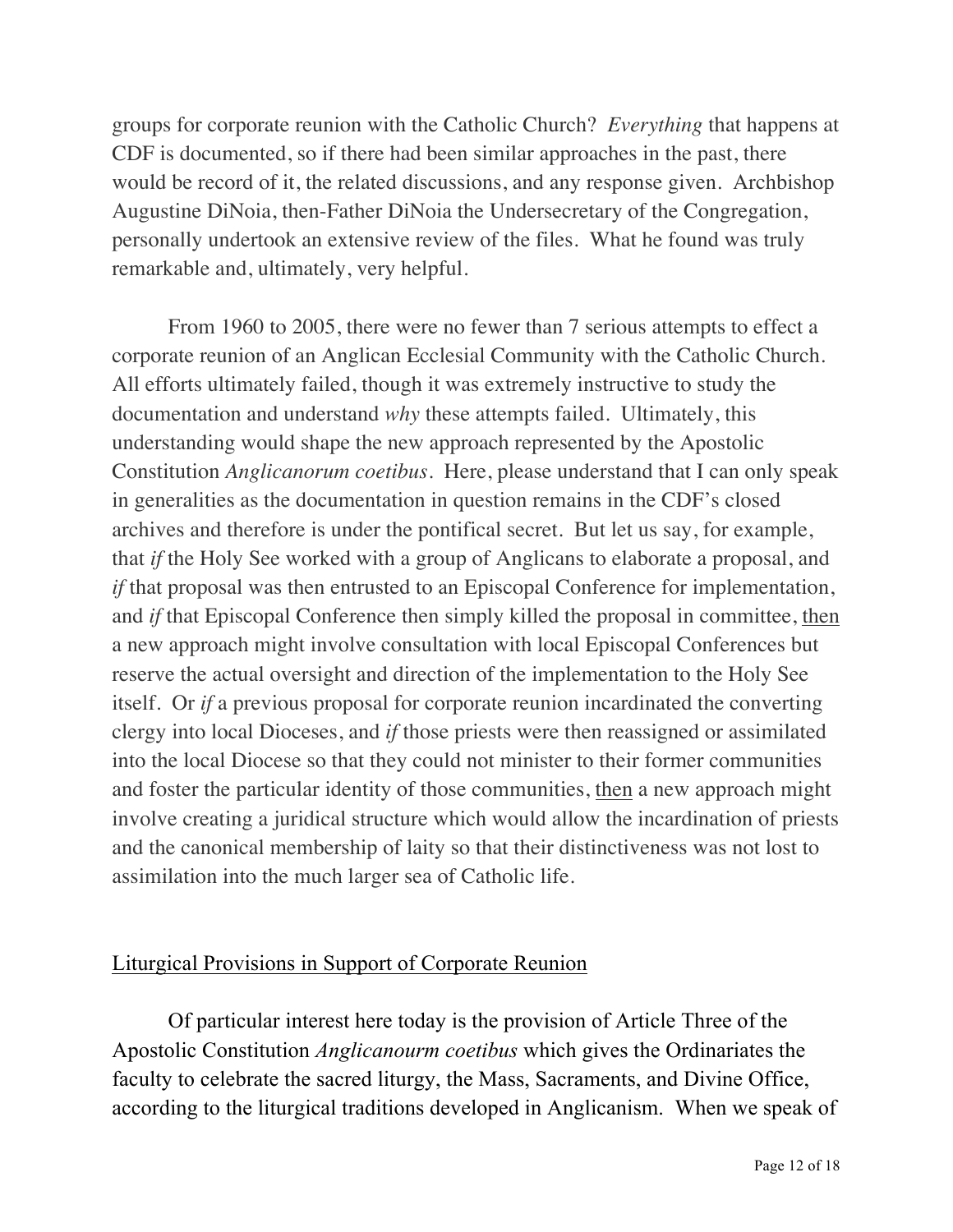the "Anglican patrimony" preserved in the Ordinariates, certainly liturgical expression is the most tangible expression of patrimony and the most distinctive feature of Catholic life in the Ordinariates.

As I am sure you all know, there is a proper department in the Roman Curia for matters dealing with the Sacred liturgy and the celebration of the Sacraments: the Congregation for Divine Worship and the Discipline of the Sacraments. And yet, the regulation of the liturgical life of the Ordinariate remains part of the responsibilities of the Congregation for the Doctrine of the Faith. It is natural to ask, why is this the case? The answer is, I believe, clear enough, though it unfolds on several levels.

First, the Congregation for the Doctrine of the Faith retains jurisdiction over some matters of a liturgical/sacramental nature. CDF has oversight over sacramental formulae (including translations of sacramental formulae), for example. When the Congregation for Divine Worship receives a request to approve a new liturgical translation, it must send at least the sacramental formula to the CDF for approval. This is because the doctrine of the Church's faith is not something that exists in the abstract, but it is expressed in the life of the Church, particularly through the sacraments. This consonance between the faith and its sacramental expression means that the CDF has always exercised vigilance over some matters of sacramental discipline, particularly in adjudicating grave abuses of the sacraments. Violation of the seal of Confession, willful desecration of the Holy Eucharist, attempted ordination of a bishop without papal mandate, attempted ordination of a woman, simulation of the sacraments by one who is not a priest…all these are examples of crimes reserved to the exclusive competence of the Congregation for the Doctrine of the Faith. So, the first point is that, since the CDF already has some role in regulating the sacramental life of the Church, it is even more understandable that it would exercise a role in examining and approving the sacramental discipline of a community coming into full communion with the Catholic Church.

Second, the CDF exercises direct jurisdiction over the Ordinariates established under the Apostolic Constitution *Anglicanorum coetibus*. This means that, while some matters in the life of the Ordinariates may pertain to the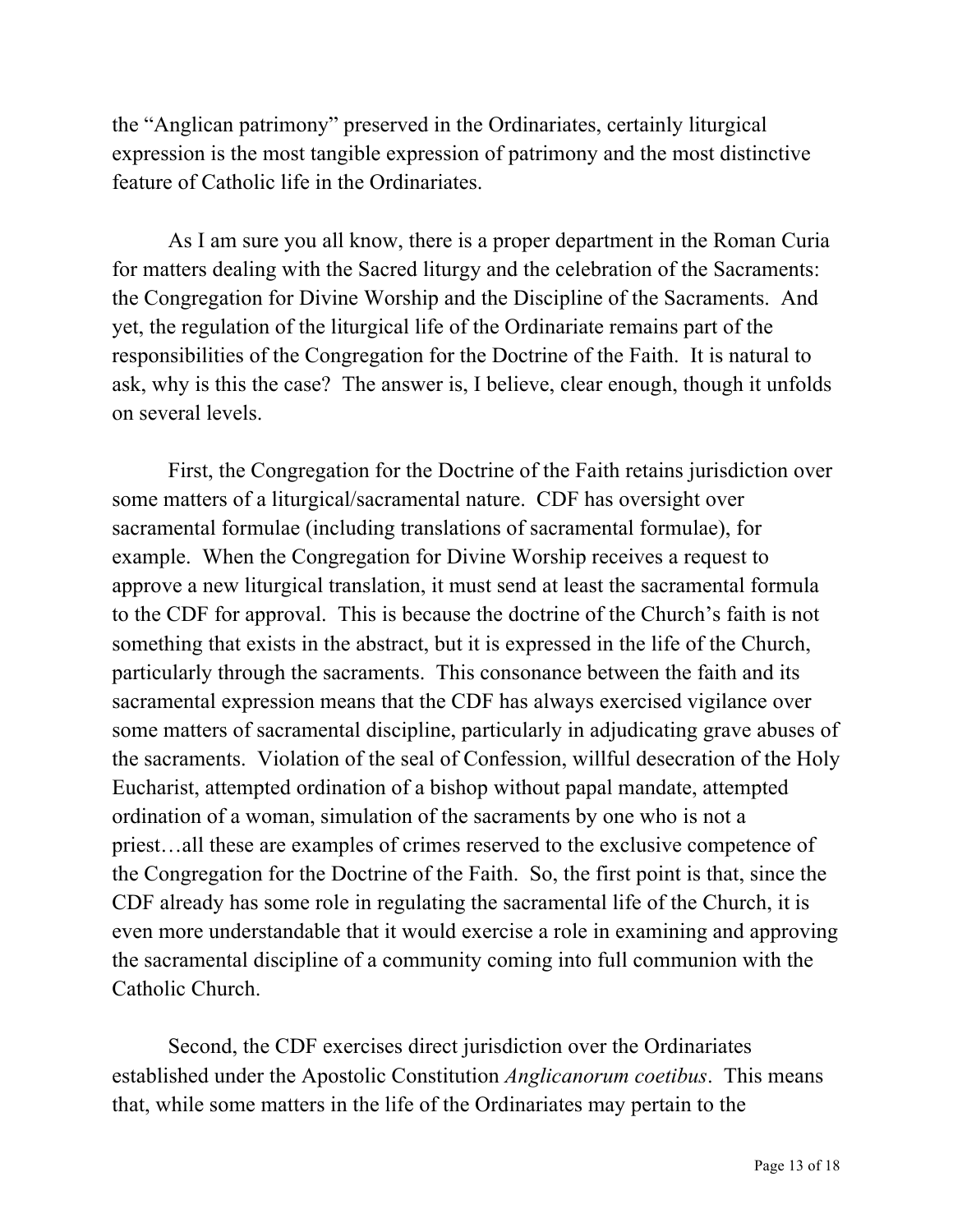responsibilities of other Dicasteries of the Roman Curia, the CDF is constitutionally our first point of contact, and the CDF then invites the collaboration of other Dicasteries. For example, if I have a question about establishing a Religious Order in the Ordinariate, I would write to the CDF who would in turn contact the Congregation for Institutes of Consecrated Life. So too with liturgical matters: I contact CDF as my first point of reference and then CDF decides how to involve the Congregation for Divine Worship. I have to say I prefer this model, because it ensures a level of oversight in which one entity (CDF) has a global picture of the life of the Ordinairate and can therefore respond better to its needs.

Third, one of the things that became clear from that internal examination of the CDF files on the various attempts at corporate reunion is that the CDF has always exercised particular care for the liturgical life of those Anglican communities seeking full communion with the Catholic Church. Your own colleague here at the University of Vienna, Daniel Seper, has done some important research on the petition of the Anglican Diocese of Amritsar, India, to enter into full communion in 1977-1982. In that case, the very same decree of the Congregation which authorized full communion for this group of Anglicans also articulated a rather robust liturgical provision for them, identifying which rites could be pulled from the Book of Common Prayer and which sacraments had to be celebrated from exclusively Roman sources. Sadly, this is one of the cases which really did not work, as the implementation of this decision was left to the local Conference of Bishops in India and someone at that local level decided that this liturgical provision was not necessary and so it was never implemented. Perhaps consequently, the clergy and faithful of that Anglican diocese of Amritsar faded away and only two priests and maybe 200 lay faithful were reconciled.

But the point is this: the liturgical life of communities seeking full communion has always been considered to be an integral aspect of the larger question of permitting the reintegration of an Ecclesial Community into the Catholic Church. The CDF understood the celebration of the Sacred Liturgy as an essential expression of their faith, and so therefore it falls under its competency. And so the CDF would participate in framing the liturgical life of the Pastoral Provision parishes in the United States in the mid-1980s, a process which would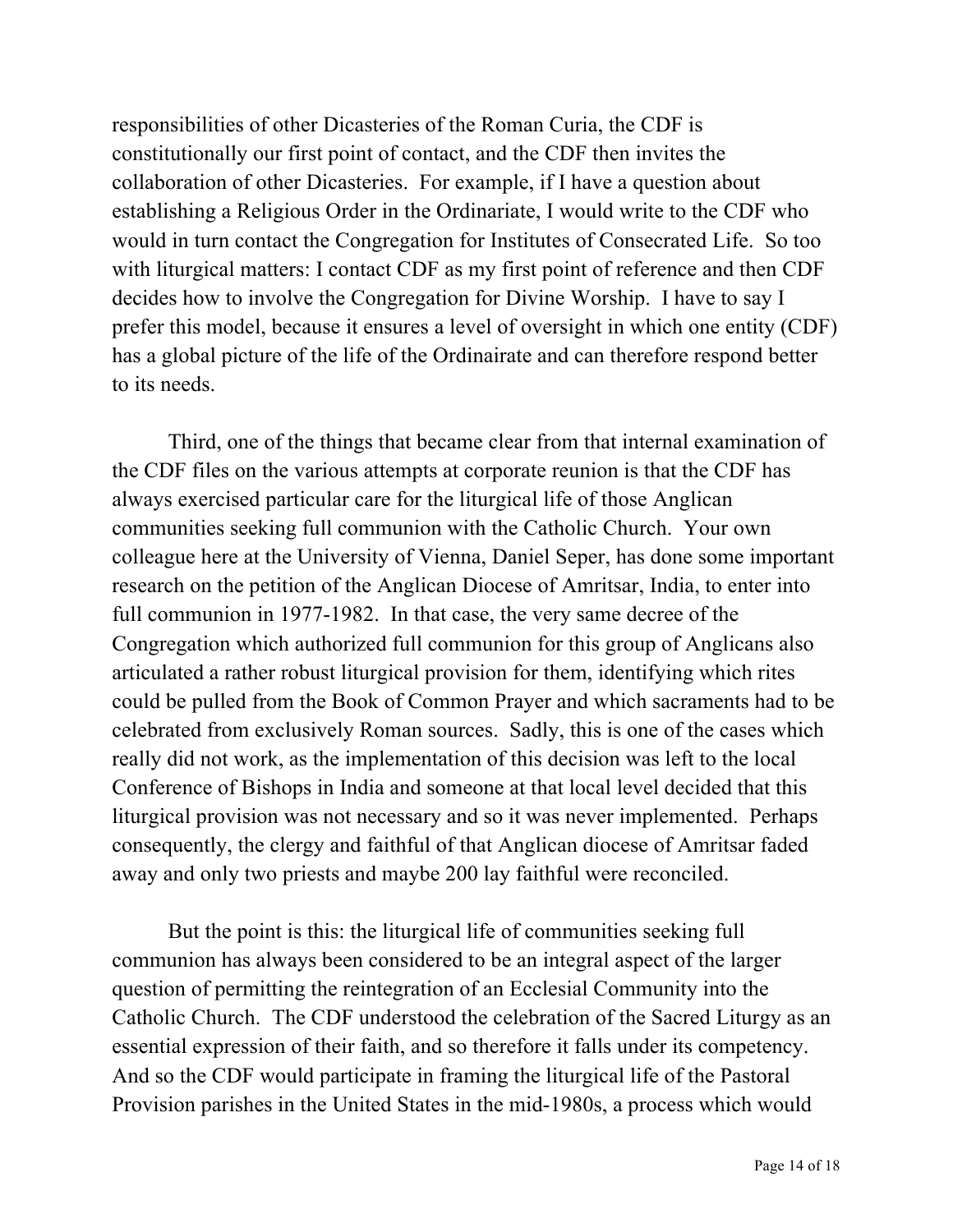result in the *Book of Divine Worship*, the first liturgical rites approved for Catholic worship which incorporate elements from the Anglican tradition. I can tell you from my own familiarity with the files that liturgical matters were very central to the elaboration of other attempts at corporate reunion that, for various reasons, never saw the light of day.

So, with the publication of *Anglcianorum coetibus*, it was understood within the Congregation that it would have a direct role in the implementation of Article III of the Apostolic Constitution on the Sacred liturgy.<sup>5</sup> The only real question was "how." Initially, the thought was to allow the Ordinariates themselves to propose liturgical forms and texts, which the Holy See would receive, review, amend, and ultimately approve. An initial ad hoc committee was even established for this purpose and it met one time. At that point, I would say that the Holy See did not adequately understand the great variety of the Anglican liturgical sources, and so was surprised by some notable dissension among the members of that first ad hoc committee, which was unable to produce any unified proposal for a liturgical provision. Some members of the committee were, in fact, very vocal in calling for the direct participation and guidance of the Holy See in any process of identifying the Anglican liturgical patrimony to be incorporated into Catholic worship. The thought of leaving it to the Ordinariates to come up with something was quickly abandoned.

In the Spring of 2010, a Interdicasterial Session was held between the Prefects and staffs of the Congregation for the Doctrine of the Faith and the Congregation for Divine Worship and the Discipline of the Sacraments. The purpose was to clarify both the process for the elaboration of liturgical texts for the Ordinariates and, perhaps more importantly, to establish the authority structure that would guide the work and ultimately present it to the Holy See for approval. An interdicasterial commission was established and given the name *Anglicanae traditiones*. Archbishop J. Augustine DiNoia, then serving as the Secretary of the

 

 $<sup>5</sup>$  Article III states: "Without excluding liturgical celebrations according to the Roman Rite, the Ordinariate has the</sup> faculty to celebrate the Holy Eucharist and the other Sacraments, the Liturgy of the Hours and other liturgical celebrations according to the liturgical books proper to the Anglican tradition, which have been approved by the Holy See, so as to maintain the liturgical, spiritual and pastoral traditions of the Anglican Communion within the Catholic Church, as a precious gift nourishing the faith of the members of the Ordinariate and as a treasure to be shared."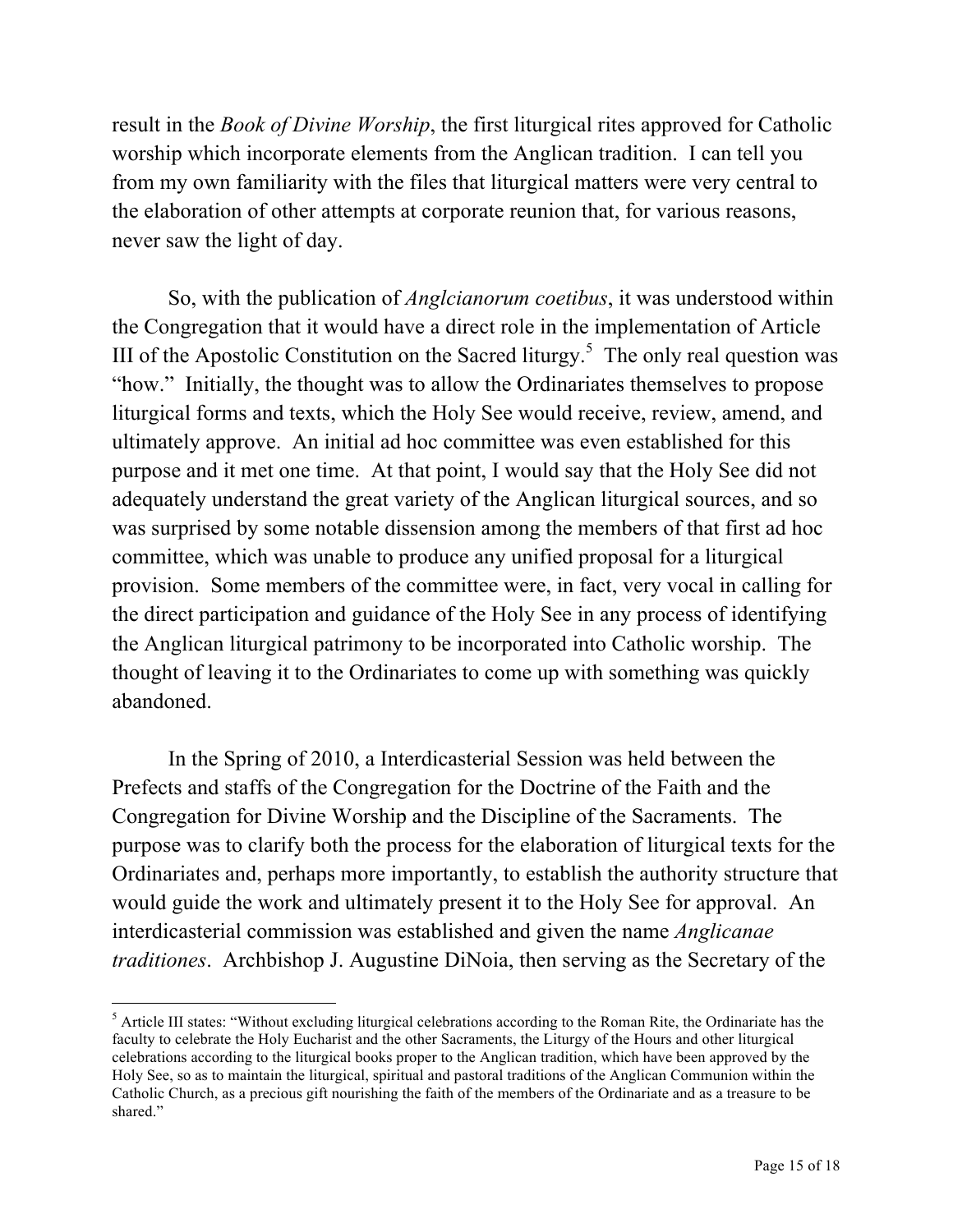Congregation for Divine Worship, was appointed as head of the commission. I was appointed to represent the CDF as coordinating secretary of the Commission. CDW would appoint another official, and the two Dicasteries together would name a handful of members and consultants. Over the course of the next 5 years, the Commission met about three times a year. A translation of the Lectionary was approved for use in the Ordinairates which relies on the Revised Standard Version of the Bible (Second Catholic Edition), Rites for Christian Initiation, Marriage, and Funerals were prepared and approved, and a Missal for the celebration of Mass was prepared and promulgated in November, 2015. The Commission was formally disbanded in late 2015 after the publication of *Divine Worship: The Missal*, though members of the commission were asked to remain available for ad hoc consultation should other liturgical questions emerge in the life of the Ordinaraites. (In fact, two more texts have been prepared and currently are in Rome for approval: Divine Worship: Pastoral Care of the Sick and Dying, and a Divine Worship Daily Office Book).

The primary work of the Commission was not the composition of new liturgical texts, but rather the identification of the Anglican liturgical patrimony from existing sources. You may rightly ask: What is that patrimony and how was it to be identified? The answer to that is a lecture in itself! But a good general definition of Anglcian liturgical patrimony has been articulated by Archbishop J. Augustine DiNoia, OP, who remember was intimately involved both in the process that led to *Anglicanorum coetibus* and led the commission which produced *Divine Worship*. Let us consider the Archbishop's definition of patrimony:

"The liturgical books comprised by *Divine Worship* arise from an exercise of Peter's authority over the churches that recognizes the authentic faith of the Church expressed in Anglican forms of worship and confirms that expression as a treasure or patrimony for the whole Church. In other words, the Church recognizes the faith that is *already hers* expressed in a new idiom or felicitous manner. The elements of sanctification and truth that are present in the patrimony are recognized as properly belonging to the Church of Christ and thus as instruments of grace that move the communities where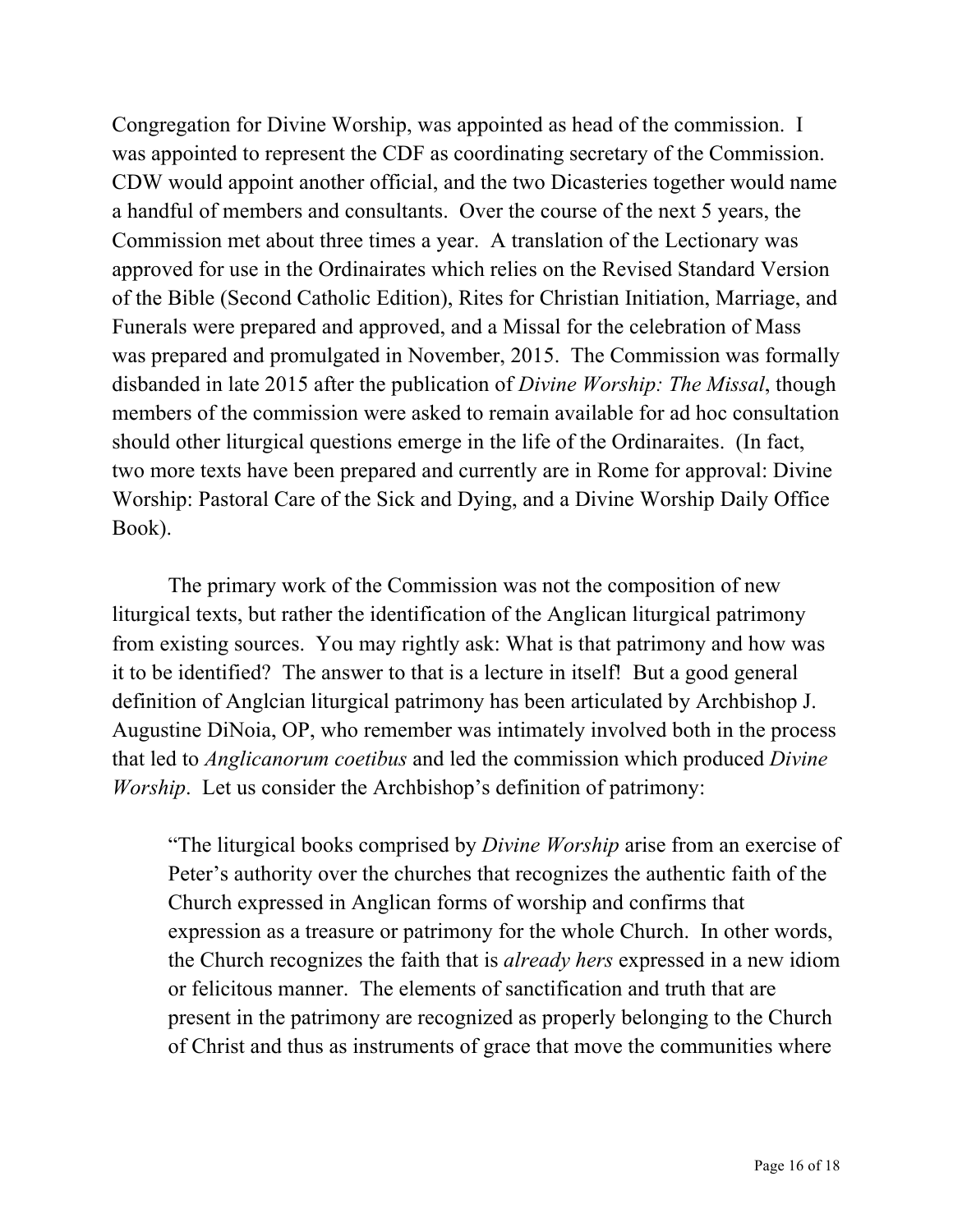they are employed towards the visible unity of the Church of Christ subsisting in the Catholic Church."<sup>6</sup>

There was—and I suppose there continues to be—great confusion caused by the tremendous variety of liturgical forms in the Anglican world, each of which advances a competing claim to patrimony and to authority as "Anglican use". Even following the publication of *Anglicanorum coetibus*, no fewer than six different liturgical books were being used for the celebration of the Eucharist by Ordinariate communities at the time the liturgical Commission began its work. The task of the Holy See's Commission was to extract out of this disorientating variety a *lex orandi*, the systematic presentation of Christian faith, nourished and preserved in the classical Prayer Books and Anglican Missals, in order to provide the sure doctrinal foundation that makes a diversity of liturgical expression possible. The search for the authentic faith of the Church within Anglican worship allows us to situate *Divine Worship* firmly within the shape and context of the Roman Rite so that it might be approached in a manner which respects its own integrity and authority. Further, in the movement into full communion, this liturgical treasure is further enriched by access to the Magisterium which authentically interprets the Word of God, preserves Christian teaching from error, and assists the faithful and their pastors in the delicate task of expressing timeless truths in a way which is fresh, beautiful, and attractive. This is not to impose a Roman perspective on this liturgical prayer, but to draw out of these rich sources an authentic expression of the faith so that they might continue to provide the *lex orandi* to the nourishment of this and future generations.

There is obviously much more that can be said about the actual working of the Commission and the patrimonial texts involved and, to the extent that I am allowed and able, I may address some of these in a period of questions. But I conclude this lecture on the role of the Congregation for the Doctrine of the Faith—and particularly its work unifying groups of Anglicans with the Catholic Church and providing for their doctrinal, pastoral, and liturgical stability—with this observation:

 <sup>6</sup> J. Augustine Di Noia, "*Divine Worship* and the Liturgical Vitality of the Church" in *Antiphon*  19 (2015), 113. Cf, also, Second Vatican Ecumenical Council, Dogmatic Constitution on the Church *Lumen gentium* (21 November 1964) 8.